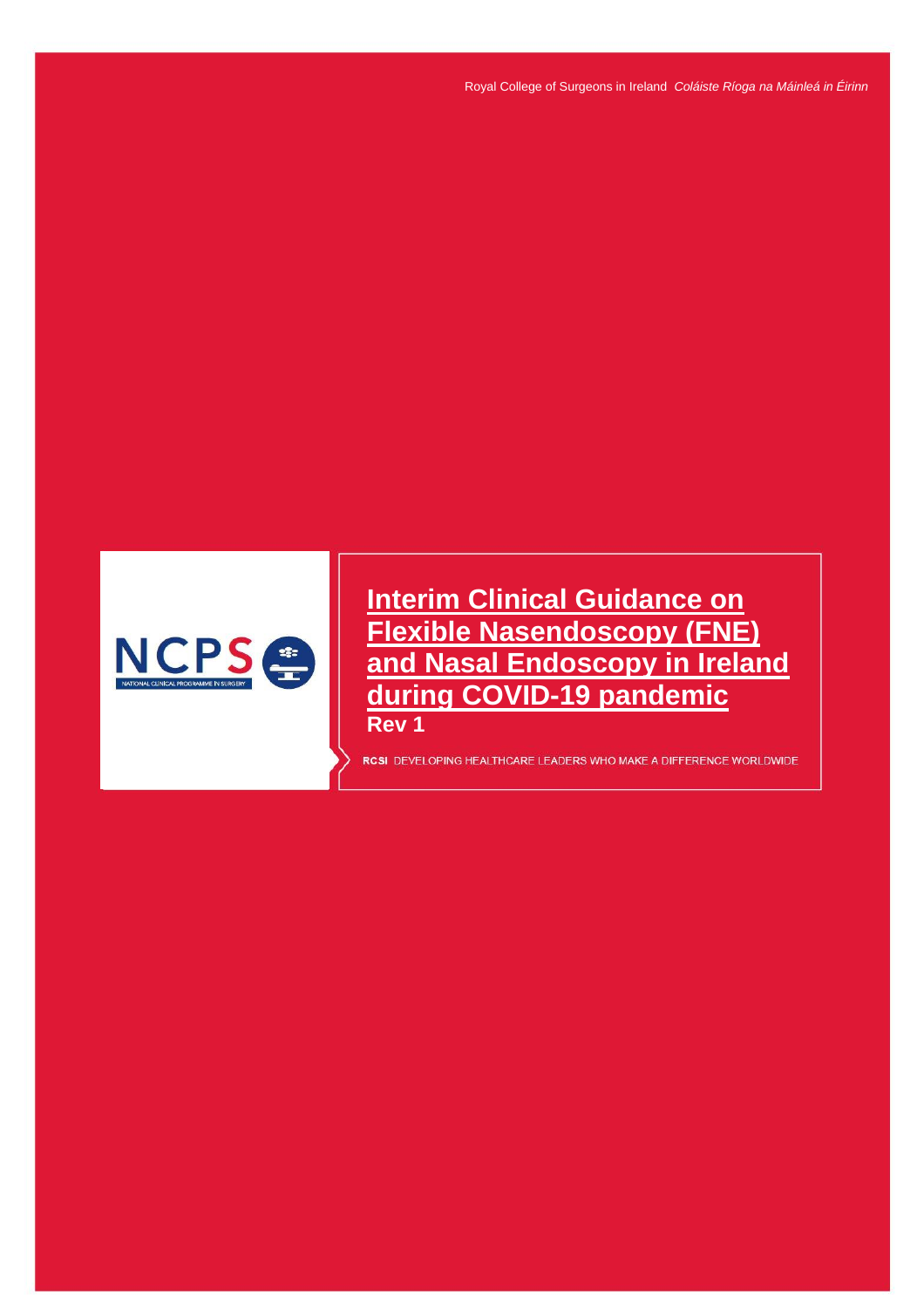# INTERIM CLINICAL GUIDANCE ON FLEXIBLE NASENDOSCOPY (FNE) AND **NASAL ENDOSCOPY IN IRELAND DURING COVID-19 PANDEMIC**

**Table of Contents** 

| 2.  |                                                                                           |  |
|-----|-------------------------------------------------------------------------------------------|--|
| 3.  |                                                                                           |  |
| 4.  |                                                                                           |  |
| 5.  |                                                                                           |  |
| 6.  |                                                                                           |  |
| 7.  | Aerosol Generating Procedures (AGPs) associated with an increased risk of infection 3     |  |
| 8.  | Precautions to minimise transmission of infectious micro-organisms (including SARS-CoV-2) |  |
| a.  |                                                                                           |  |
| b.  |                                                                                           |  |
| c.  |                                                                                           |  |
| d.  |                                                                                           |  |
| е.  |                                                                                           |  |
| f.  |                                                                                           |  |
| g.  |                                                                                           |  |
| h.  |                                                                                           |  |
| i.  |                                                                                           |  |
| j.  |                                                                                           |  |
| 9.  |                                                                                           |  |
| a.  |                                                                                           |  |
| b.  |                                                                                           |  |
| 10. |                                                                                           |  |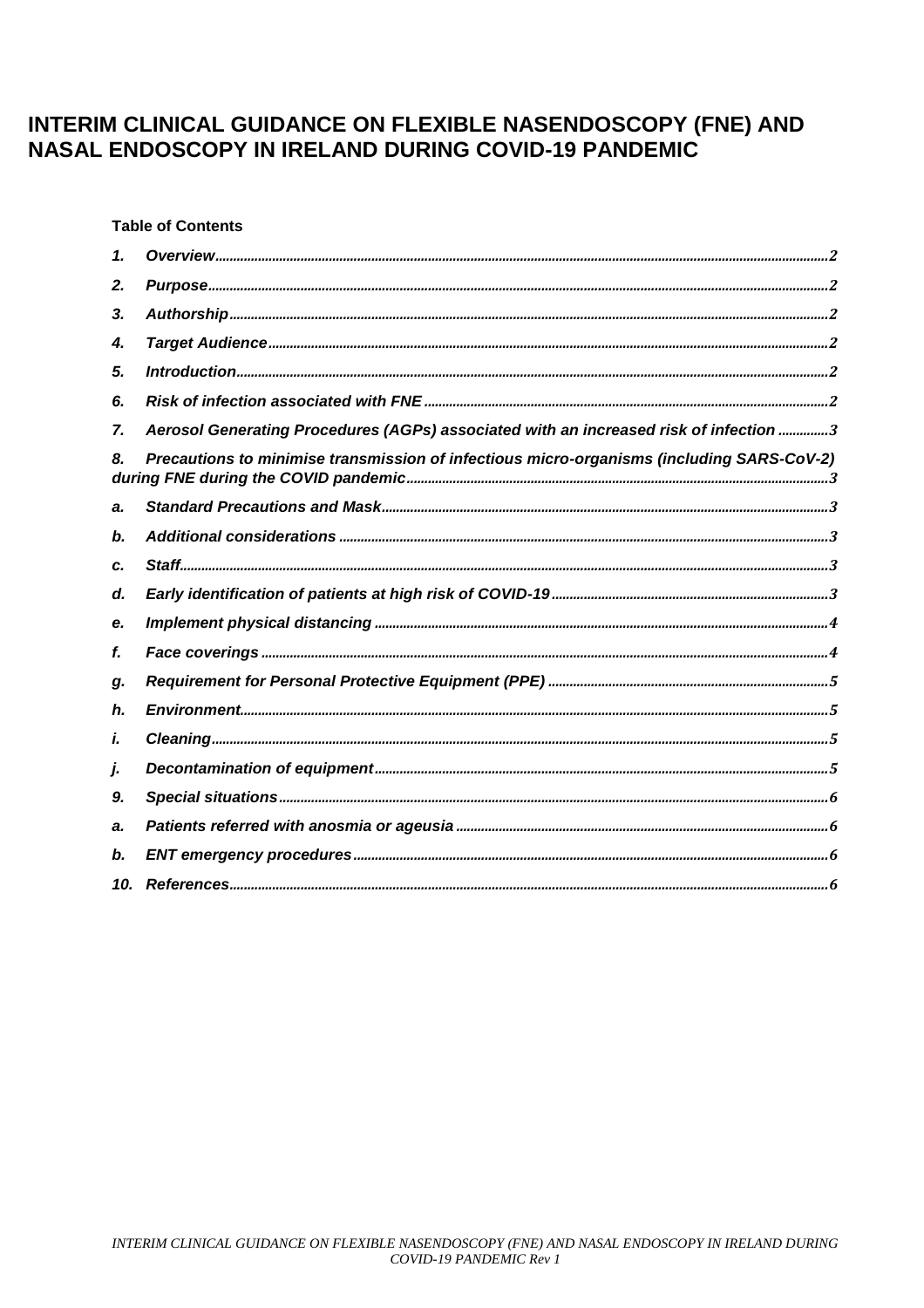### **1. Overview**

<span id="page-2-0"></span>Flexible transnasal endoscopy (FNE) is a procedure performed in high volumes in Ireland. It plays an important role in the early detection of throat cancers and for evaluation of benign pathology and is mostly carried out by Otolaryngologists. An adequate radiological substitute is not available. Due to the nature of the procedure, it is vital that healthcare staff and patients are aware of the associated risks during the COVID-19 pandemic. It is also of importance that precautions to minimise infections are adhered to. This document details these risks and provides guidance that should be followed in advance of and during the procedure in order to minimise the chance of transmission.

### **2. Purpose**

<span id="page-2-1"></span>The purpose of this document is to provide interim guidance on procedures surrounding the performance of outpatient flexible transnasal endoscopy (FNE) during the COVID-19 pandemic, in order to maximise protection of patients and staff against the risk of disease transmission in the healthcare setting.

## **3. Authorship**

<span id="page-2-2"></span>Professor Patrick Sheahan (South Infirmary Victoria University Hospital, Cork) Mr David Smyth (University Hospital Waterford) Mr John Russell (Our Lady's Hospital for Sick Children, Crumlin) Mr Peter Gormley (University Hospital Galway) Mr Stephen Ryan (Midwestern Regional Hospital, Limerick) Professor Michael Walsh (National Clinical Advisor in Otolaryngology) Dr Deirdre O'Brien (Mercy University Hospital and South Infirmary Victoria University Hospital, Cork) Dr Joanne O'Gorman (Rotunda Hospital and Health Protection Surveillance Centre) Professor Martin Cormican (National Clinical Lead Antimicrobial Resistance and Infection Control.

# **4. Target Audience**

<span id="page-2-3"></span>Otolaryngologists (ENT Surgeons), other clinicians who perform FNE or nasal endoscopy (Maxillofacial surgeons, Radiation Oncologists, Neurosurgeons), Speech and Language Therapists, ENT Advanced Nurse Practitioners.

## **5. Introduction**

<span id="page-2-4"></span>Flexible transnasal endoscopy (FNE) is a procedure performed in high volumes mainly by Otolaryngologists (ENT surgeons), mostly in the outpatient setting, for evaluation of the nasal cavity, pharynx, larynx, and airway. It involves the insertion of a narrow bore flexible scope into the nasal cavity, and thence into the pharynx, for visualization of the lower pharynx and larynx. There is no suction or air insufflation used. Procedures generally last anything between less than 30 seconds and 2 minutes. It is considered an important procedure for early detection of throat cancers, as well as for the evaluation of benign pathology. It does not have an adequate radiological substitute.

FNE is also called and coded by other terminology, including nasendoscopy, a fibreoptic examination of pharynx, and fibreoptic (flexible) laryngoscopy; these all refer to the exact same procedure. Nasal endoscopy, also coded as sinuscopy, involves the introduction of a rigid scope into the nasal cavity for evaluation of same. This procedure is considered to be equivalent to FNE in terms of risk of aerosolisation or disease transmission by droplets, and as such is considered to be also covered by the guidance herein.

## **6. Risk of infection associated with FNE**

<span id="page-2-5"></span>The person operating the endoscope is handling an instrument that will be contaminated with respiratory secretions. They are also in close proximity to the person on whom the procedure is being performed. There is, therefore, a significant risk that any infectious microorganism present in the patient's respiratory tract could be transferred to the operator by contact (contamination of hands) or by droplets (generated when talking, sneezing or coughing). Contact and droplet transmission is considered to be the major risks associated with this procedure for the transfer of infection to the operator. There is also the potential for transfer of infection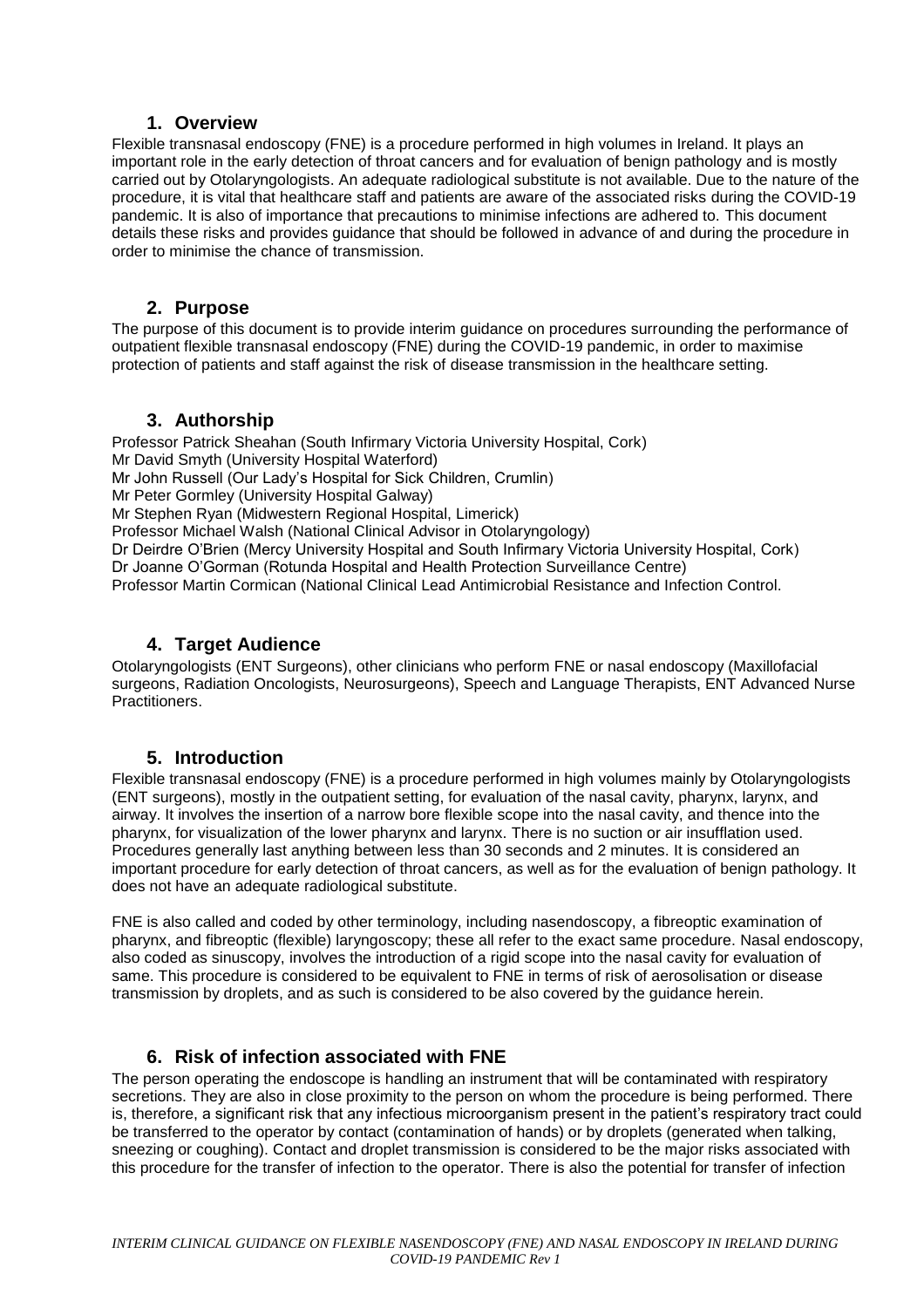from the operator to the patient (contact and droplet) and for transfer of infection between patients (on the endoscope).

# <span id="page-3-0"></span>**7. Aerosol Generating Procedures (AGPs) associated with an increased risk of infection**

There are a number of infectious diseases of the respiratory tract that are normally transmitted by droplets (larger respiratory liquid particles). Droplet transmitted infections include influenza virus and SARS-CoV-2 virus (associated with COVID-19). Droplet transmitted infection may be associated with transmission by aerosols (very fine respiratory liquid particles) in the context of certain medical procedures that generate aerosols from the respiratory tract. The evidence of increased risk is strongest for endotracheal intubation. While many practitioners are concerned about the potential for aerosol transmission associated with any procedure that involves any instrumentation of the respiratory tract, this is not supported by evidence for many procedures, including FNE.

Although FNE not considered to be an AGP, it can provoke coughing, gagging, throat clearing and sneezing. These normal physiological responses can produce liquid particles in a range of sizes (droplets and aerosols). In most clinical situations, the amount of aerosol generated in this context is unlikely to be any greater in extent than that produced by coughing, gagging, throat clearing and sneezing in normal day-to-day activity. The only published data regarding aerosolisation and nasal endoscopy is by Workman et al, who reported that FNE generates a similar amount of aerosol as speech and simulated coughing, and less than sneezing (Reference 1). Use of a surgical mask by the patient reduced the amount of aerosol.

In summary, FNE is not an AGP, but it does require that the upper respiratory tract of the endoscopist be closely exposed to the upper respiratory tract of the patient, therefore increasing the risk of contact and droplet transmission for both endoscopist and patient. This guidance is designed to manage the risk of infection without disproportionately curtailing access to a safe and critical diagnostic procedure.

# <span id="page-3-1"></span>**8. Precautions to minimise transmission of infectious micro-organisms (including SARS-CoV-2) during FNE during the COVID pandemic**

# **a. Standard Precautions and Mask**

<span id="page-3-2"></span>The foundation for managing the risks of the spread of infection in every situation is Standard Precautions. Standard Precautions must be implemented scrupulously with all patients, in all settings, all of the time. Standard Precautions include hand hygiene; cough etiquette, appropriate use of PPE, environmental cleaning, and cleaning and decontamination of reusable instruments. In addition to Standard Precautions, all healthcare workers are advised to wear a surgical mask for all patient care activities where a distance of 2 metres cannot be maintained.

# **b. Additional considerations**

<span id="page-3-3"></span>A review of each step of the patient pathway appropriate to the setting where FNE is performed should take place as part of the return to service planning. Ensure regular reminders about hand hygiene and respiratory etiquette for patients and staff are visible along the patient pathway (e.g. posters and stickers).

## **c. Staff**

<span id="page-3-4"></span>Staff should not be at work if they have symptoms of COVID-19. If symptoms develop during a shift, staff should immediately report to their line manager or person in charge. A local pathway should be established for management, including testing of staff who develop symptoms while either on or off duty. Any cases of infection of staff should be assessed to determine if there is reason to believe infection was related to exposure in the workplace and if so to identify the likely pathway of infection.

# **d. Early identification of patients at high risk of COVID-19**

<span id="page-3-5"></span>Patients should have a pre-procedural assessment to establish if they are:

 Suffering from any new-onset symptoms or signs that may be consistent with COVID-19 (e.g. fever, shortness of breath, cough, recent loss of taste or smell)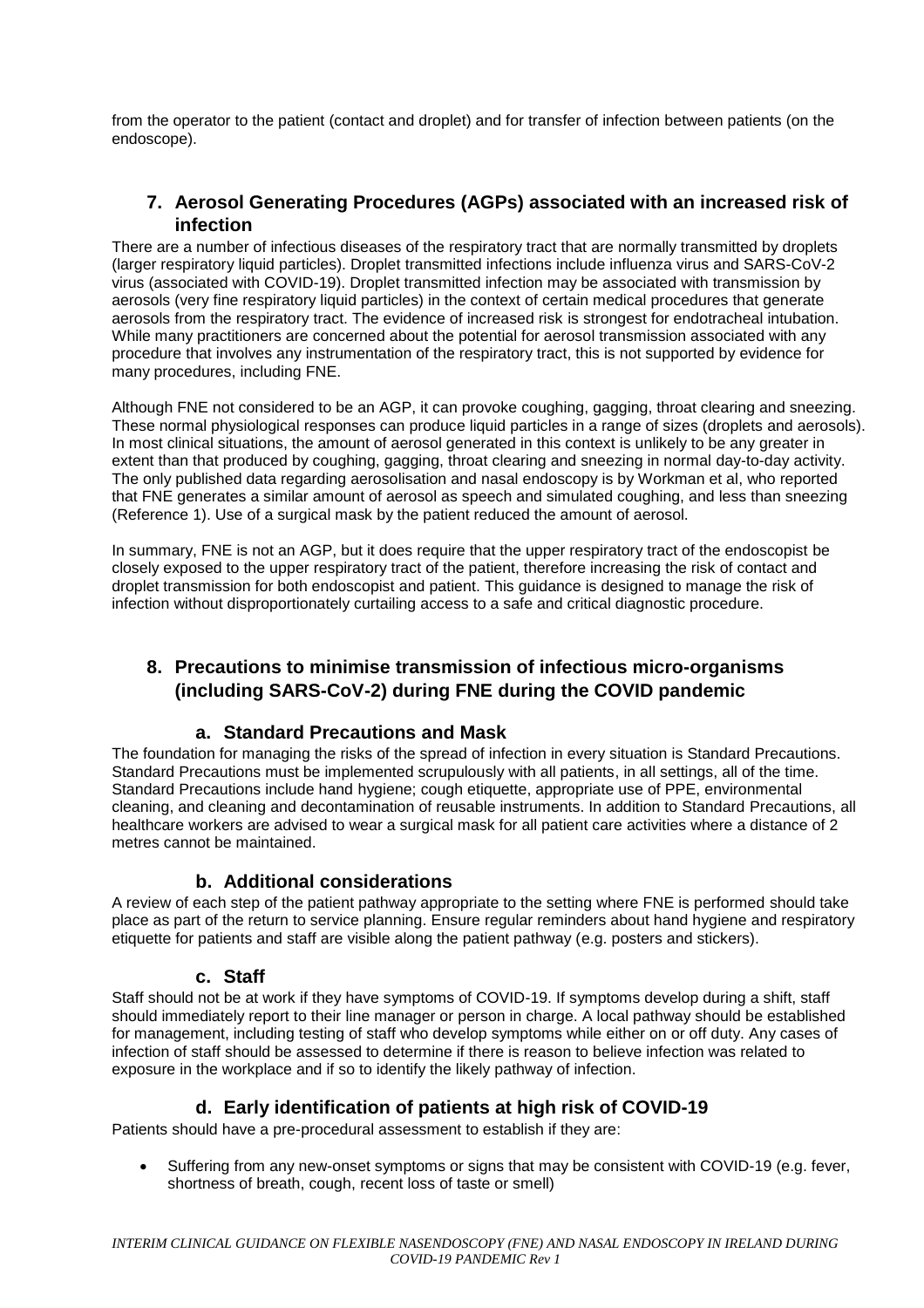- Self-isolating due to being in close contact
- Suffering from acute infectious illness of any nature
- Identified as a COVID-19 contact

With specific respect to SARS-CoV-2, the risk of exposure and infection is a reflection of a number of factors, including whether the patient is a known case of COVID-19, has symptoms suggestive of COVID-19, the prevalence of SARS-CoV-2 in the local community, and the anticipated risk of prolonged close contact and droplet production (e.g. due to coughing). Consideration of these factors can allow a rational assessment of risk attached to undertaking FNE. The following risk categorisation is recommended to allow this risk assessment:

### **High Risk**

- Known SARS-CoV-2 patients, or patients who have new-onset symptoms which may be consistent with SARS-CoV-2 infection, or identified as COVID-19 contacts
- If high risk, then FNE should be deferred if at all possible, and testing arranged if not already performed. If deferral is not possible, then FNE should be undertaken with appropriate precautions

#### **Standard Risk**

- Patients with no clinical features suggestive of COVID-19, and who are not Contacts
- If standard risk, It is not necessary for patients to be tested for SARS-CoV-2 prior to undertaking FNE

# **e. Implement physical distancing**

#### <span id="page-4-0"></span>**Pre-procedure**

Consider how to implement social distancing in waiting areas. For example, appointments should be carefully staggered to avoid multiple patients arriving at the same time. Patients should be encouraged to wait remotely (in their car or vehicle if practical), and then admitted directly to the patient assessment area in order to minimise patient numbers in the designated waiting area. The designated waiting area should be adapted by removing or marking seating to ensure physical distancing of two metres is always maintained. Contingencies should be developed for the event of unexpected congestion; identify sub-wait areas that can be used for overflow. Steps should be taken to minimise any staff or other footfall through the waiting area that is not essential to the operation of the service. Patients identified as High Risk should be brought directly to the procedure room and avoid waiting in public areas.

#### **During the procedure**

As a general principle, increasing the distance between the endoscopist and the patient during the examination reduces the exposure to ejected droplets from either party. Maximising this distance and hence this exposure is best facilitated by use of endoscopes coupled to high definition video cameras with high definition video monitors with appropriate recording devices. Furthermore, this technology may also reduce the duration of the procedure by improved visualisation and by facilitating a systematic review of the recorded video or images. There is also a reduction for the need for a second procedure when a second or more senior opinion is required.

FNE should be undertaken with a camera, monitor and recording device (video-stack system).

Note however that this guidance is not intended to preclude performance of FNE in the absence of a video stack system where there is no other option, and where the procedure is assessed as being clinically indicated, and representing a low risk by the operator.

<span id="page-4-1"></span>Any person who needs to stay in the room to support the procedure or accompany the patient should stay 2 metres away from the procedure if possible.

## **f. Face coverings**

If a patient has been identified as high risk of COVID-19 then a surgical facemask should be provided for the patient, and it should be worn for the duration of the engagement where tolerated. In a high-risk setting, it is not appropriate to rely on a patient-provided cloth face covering of uncertain quality.

Patients at standard risk are advised to wear their own cloth face-covering in waiting areas or other areas where they are in contact with other members of the public, and distance cannot be maintained. If they do not have a cloth face-covering they should be offered a surgical mask if physical distancing from other patients cannot be maintained consistently throughout the patient pathway, or if it assists in reassuring patients that the environment is safe.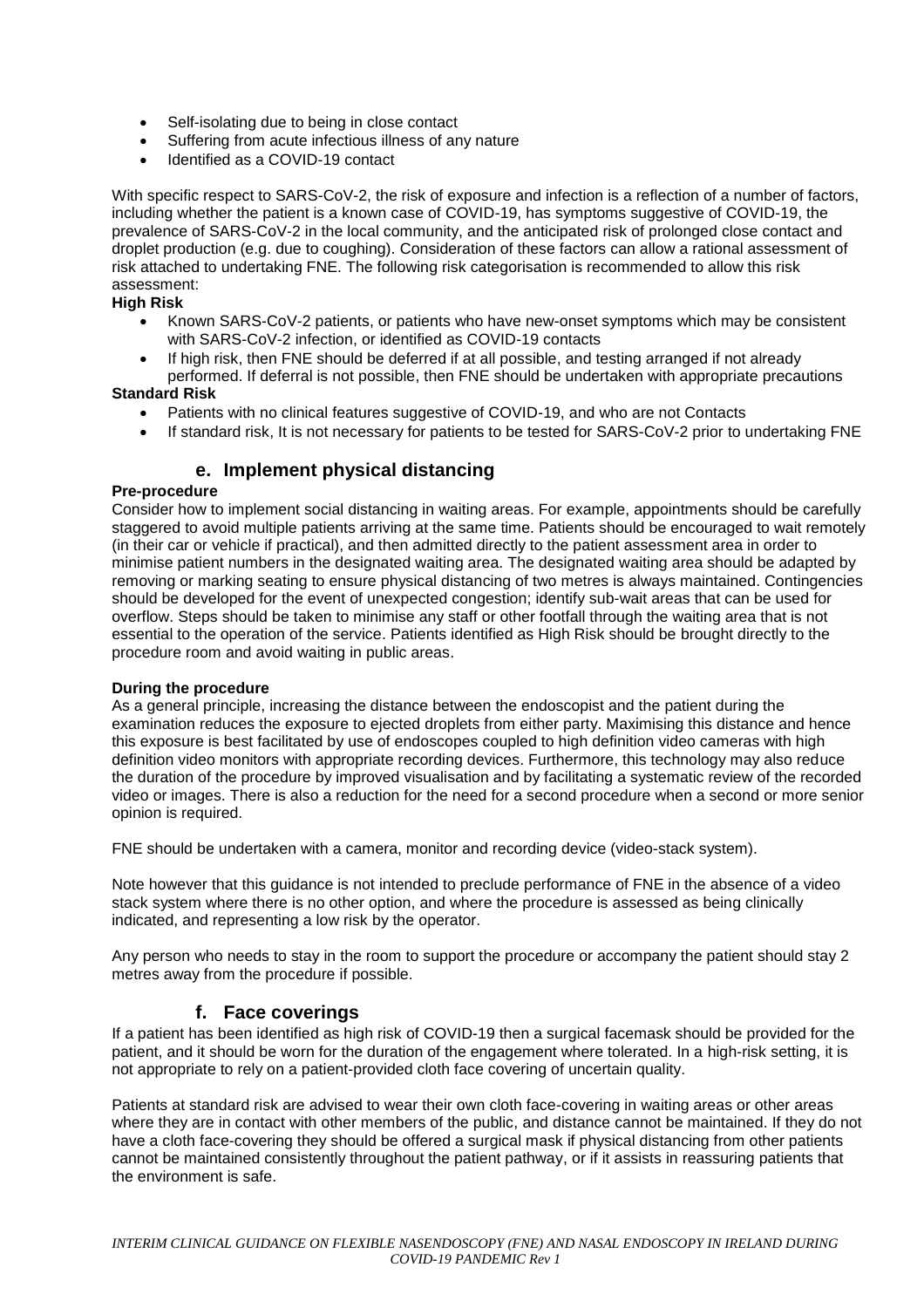# **g. Requirement for Personal Protective Equipment (PPE)**

<span id="page-5-0"></span>The requirement for PPE is based on general guidance and an individual assessment of risk for each procedure (examining factors relating to patient, procedure and staff). The exact level of PPE can be guided by the risk categorisation.

# **High Risk**

- Hand hygiene
- Disposable single-use gloves
- Long-sleeved disposable gown
- A fluid-resistant surgical facemask is sufficient, however, FFP2 mask may be considered
- Eye protection

### **Standard Risk**

- Hand hygiene
- Disposable single-use gloves
- Apron
- Fluid resistant surgical facemask
- Additional PPE based on individual risk assessment.
- Consider use FFP2 mask in place of surgical mask
- Consider Eye protection
	- $\circ$  Eye protection is recommended as part of standard infection control precautions when there is a risk of blood, body fluid, excretions or secretions (including respiratory secretions) splashing into the eyes

Surgical scrubs are not personal protective equipment. However, the endoscopist should consider wearing surgical scrubs when working in areas of high activity with direct contact with patients for these procedures. Proper hand hygiene and safe donning, doffing and disposal of PPE should be standard practice.

## **h. Environment**

<span id="page-5-1"></span>Ensure the area is free of clutter and non-essential equipment to facilitate adequate cleaning. Alcohol-Based Hand Rub (ABHR) and tissues should be made available for patient use, in particular in the procedure room where there is a risk of coughing/sneezing. Patients should be encouraged to use ABHR after discarding tissues.

If possible, FNE should be performed in rooms with good natural or mechanical ventilation. Where rooms with mechanical ventilation are available, they should be used. In rooms without mechanical ventilation, keeping windows open will improve air circulation, weather permitting. A 'droplet pause' is not required between procedures, however, adequate time should be left for cleaning surfaces and equipment as outlined below.

<span id="page-5-2"></span>A negative pressure isolation room is not required for performing FNE.

# **i. Cleaning**

All staff should be aware of their role and responsibility in relation to cleaning. An adequate supply of suitable cleaning products in line with the local policy should be available in the procedure room. After the procedure, cleaning of surfaces which have been in direct contact with the patient should be performed using cleaning products in line with local policy (e.g. detergent wipes, sprays). Where coughing, sneezing, gagging or throat clearing has been provoked with potential for droplet contamination of the environment, the surfaces in the immediate space surrounding the patients should be wiped clean using detergent wipes or spray. Cleaning of the floor between patients is not required.

# **j. Decontamination of equipment**

<span id="page-5-3"></span>Additional measures for the decontamination of endoscopes are not required for SARS-CoV-2. Scopes should be decontaminated according to routine procedures and local hospital protocol, and in a manner approved for decontamination of scopes.

Other equipment which may have been used as part of the assessment should be decontaminated after use in line with local procedure. This includes equipment such as headlights and otoscopes.